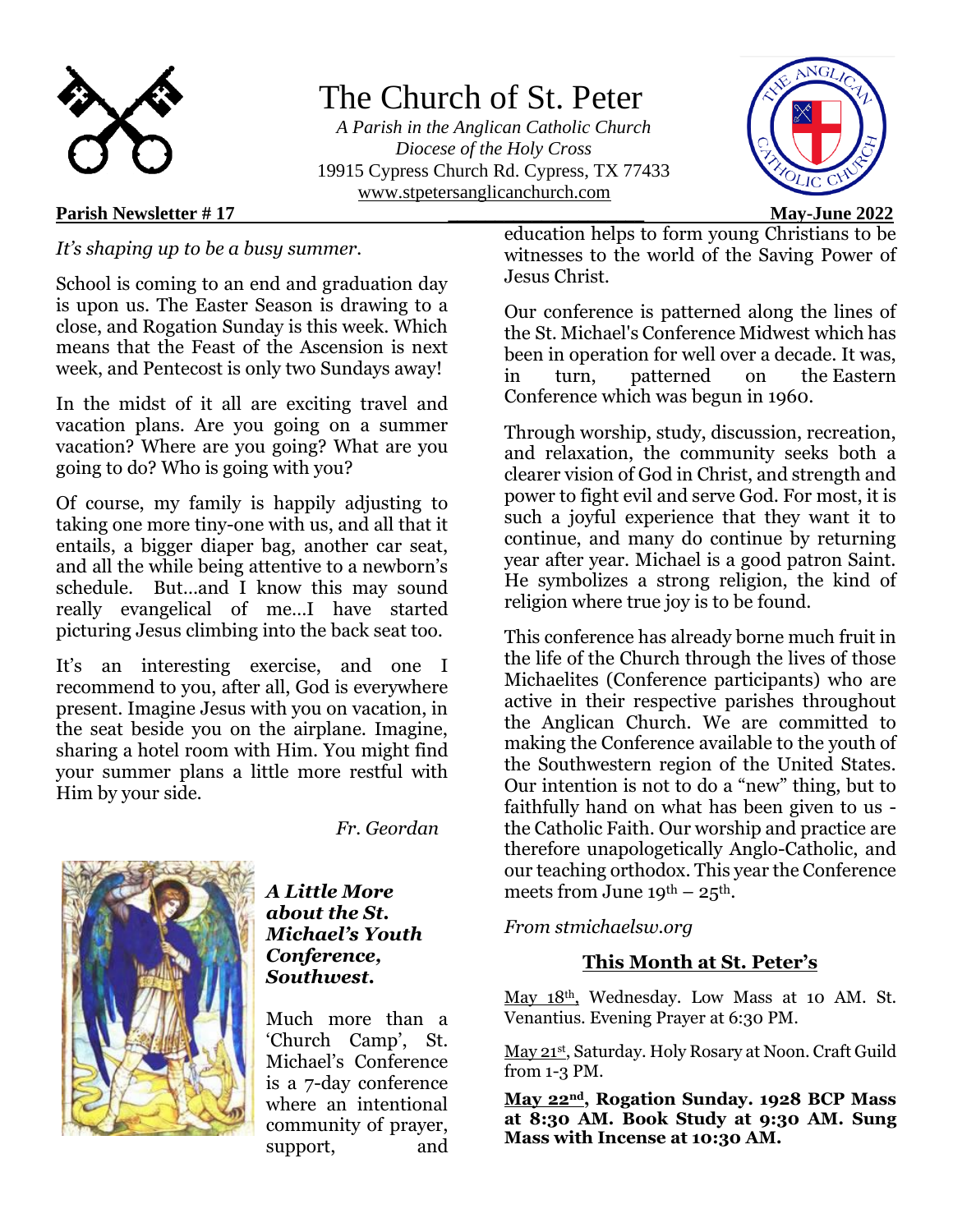May 25th, Wednesday. Low Mass at 10AM. Evening Prayer at 6:30 PM. Vigil of the Ascension.

**May 26th, Thursday. The Ascension. Low Mass at Noon and 6:30 PM.** 

#### **May 29th Sunday. Ascension Sunday 1928 BCP Mass at 8:30 AM. Book Study at 9:30 AM. Sung Mass with Incense at 10:30 AM.**

June 1st, Wednesday. Low Mass at 10AM. Octave of the Ascension. Evening Prayer at 6:30 PM.

June 3rd, Friday. Bible Study on Samuel, Saul, and David at 11AM. Low Mass at Noon. Counsel and Confession from 2-4PM.

June  $4^{\text{th}}$ , Saturday. 10:30 – 1:00 PM. Global Orthodox Day Celebration with St. Stephen's Coptic Church, (meets at St. Peter's).

#### **June 5th, Sunday. Pentecost. 1928 BCP Mass at 8:30 AM. Book Study at 9:30 AM. Sung Mass with Incense at 10:30 AM.**

June 8th, Ember Wednesday. Low Mass at 10AM. Evening Prayer at 6:30 PM.

June 10<sup>th</sup>, Ember Friday. Bible Study on Samuel, Saul, and David at 11AM. Low Mass at Noon. Counsel and Confession from 2-4PM.

June 11th, Saturday. Society of Mary. Low Mass, Angelus and Lunch at Noon.

#### **June 12th, Trinity Sunday. 1928 BCP Mass at 8:30 AM. Book Study at 9:30 AM. Sung Mass with Incense at 10:30 AM.**

June 15th, No Mass. Fr. Geddings attending Diocese of New Orleans Synod (ACC) as a guest.

June 17th, No Mass. Fr. Geddings attending Diocese of New Orleans Synod (ACC) as a guest.

June 18th, Saturday. Holy Rosary at noon. Craft guild from 1-3 PM. Parish Game Night from 6PM to 8PM, hosted by Bob and Marceille Morgan. 3111 Lost Creek Dr. Tomball, TX 77575. (910-964-1461).

#### **June 19th, Sunday. External Solemnity of Corpus Christi. 1928 BCP Mass at 8:30 AM. Book Study at 9:30 AM. Sung Mass with Incense at 10:30 AM.**

June 22<sup>nd</sup>, Wednesday. Mass at 10AM, St. Alban. Evening Prayer at 6:30 PM.

June 24th, Friday. Bible Study on Samuel, Saul, and David at 11AM. Low Mass at Noon. Sacred Heart of Jesus. Counsel and Confession from 2-4PM.

#### **June 26th, The Second Sunday after Trinity. 1928 BCP Mass at 8:30 AM. Book Study at 9:30 AM. Sung Mass with Incense at 10:30 AM.**

June 29<sup>th</sup>, Wednesday, Low Mass at 10 AM. Sts. Peter and St. Paul. Evening Prayer at 6:30 PM.

# **Our Parish Prayer List**

*For our Parish, for its growth in sanctity, ministry, size, and financially.*

*For the Unity of Christ's Church* For ArchBp. Mark and Paul our Bp. & Bps. +Juan, + Chad, +Anthony, + Ryan, + Terry. Frs. Geordan+, Micah+. Dcns. Alex, *For all Religious*: St. Benedict's Abbey, *For all in Authority*; Joseph *President*, and Gregory *Governor*. *For all servicemen and women:* Kyle, T.J., Andrew, Jacob, Preston, McKayla, Christoff, Andy *For all Children born and unborn & for their mothers:* Joanna, June, Sara, Andrew. *For those in sickness or in need*: For peace in Ukraine, Judy, Randy, Sheri, Chris, Candice, Mary, Larry, John, Reigna, Janie, Michelle, Susan, Christin, Madison, James, Joe, Pat, Sherman, Olga, Verna, Nema, Rachel, Michael+, Marissa, Natalie, Evelyn, Joey, Ross, Cahterine, Chad, Linda, Ann, Sarah, Francis+, Ray+, Kathie, Alex, Phyllis, Carson, Sarah, John, Jack, James, Deanne, David+, Ray+, +David. *RIP: Rose, Gregory, Emily, Ed+.* 

#### **Announcements:**

You are cordially invited to the Baptism of June Azelie Geddings on Pentecost Sunday, June 5th, during the 10:30 AM Mass.

St. Peter's will host a Society of Mary Meeting on Saturday, June 11<sup>th</sup>, beginning at noon with Mass, the Holy Rosary, and lunch with a presentation on the Blessed Virgin Mary. All are invited to attend.

On Saturday, June 18th, we will offer the Holy Rosary at noon in the Chapel, followed by a meeting of the Craft Guild from 1-3 PM.

Our next Parish Game Night will be hosted by Bob and Marceille Morgan on Saturday, June 18th, from 6PM to 8PM. Come out and play games or swim! Their address is 3111 Lost Creek Dr. Tomball, TX 77575. (910-964-1461).